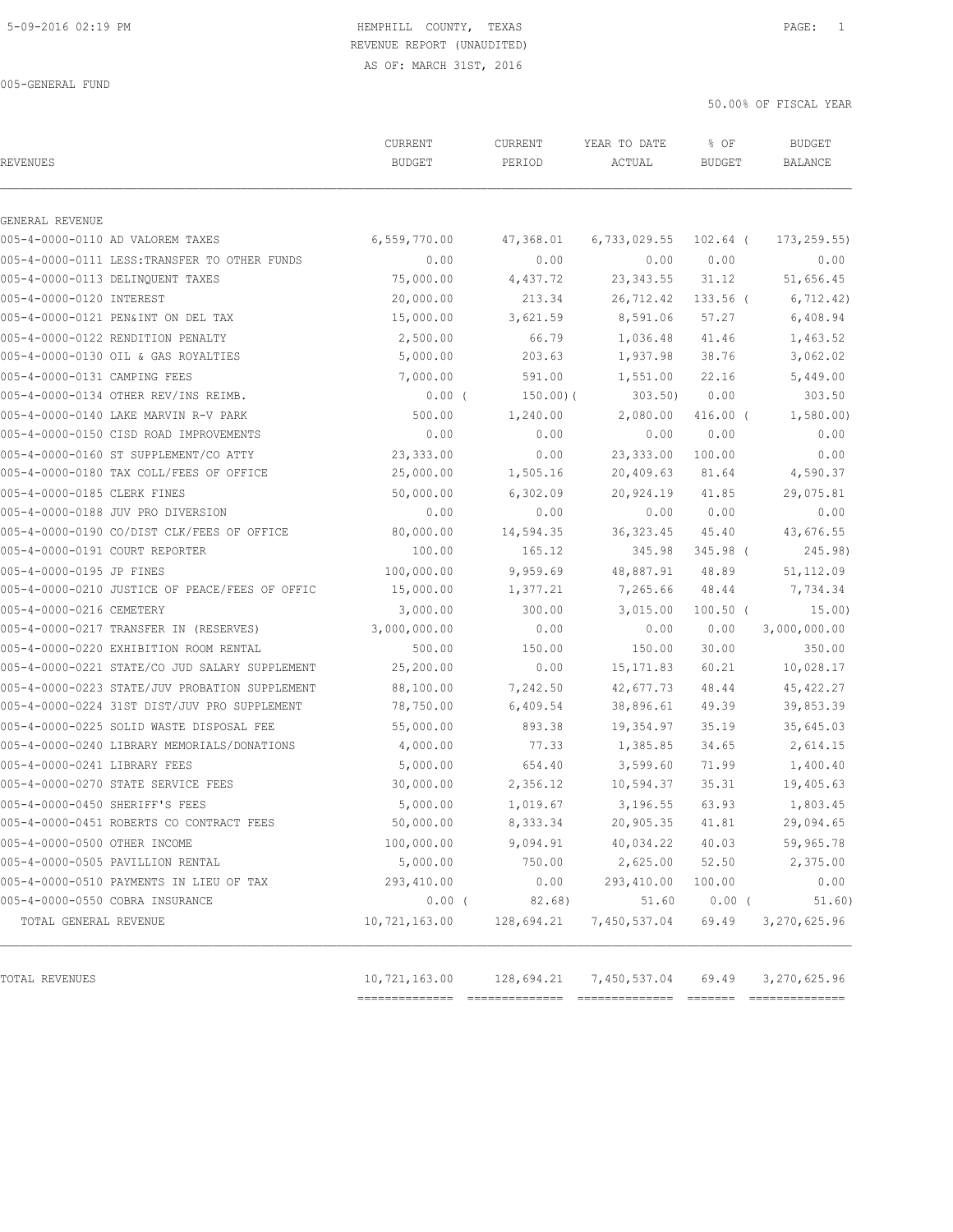008-LAW LIBRARY

| REVENUES                                   | CURRENT<br><b>BUDGET</b> | CURRENT<br>PERIOD | YEAR TO DATE<br>ACTUAL | % OF<br>BUDGET | BUDGET<br>BALANCE |
|--------------------------------------------|--------------------------|-------------------|------------------------|----------------|-------------------|
|                                            |                          |                   |                        |                |                   |
| GENERAL REVENUE                            |                          |                   |                        |                |                   |
| 008-4-0000-0110 TRANSFER FROM FUND BALANCE | 0.00                     | 0.00              | 0.00                   | 0.00           | 0.00              |
| 008-4-0000-0550 COURT FEES-LAW/LIB         | 2,400.00                 | 420.00            | 1,190.00               | 49.58          | 1,210.00          |
| TOTAL GENERAL REVENUE                      | 2,400.00                 | 420.00            | 1,190.00               | 49.58          | 1,210.00          |
|                                            |                          |                   |                        |                |                   |
| TOTAL REVENUES                             | 2,400.00                 | 420.00            | 1,190.00               | 49.58          | 1,210.00          |
|                                            | _________                |                   |                        |                |                   |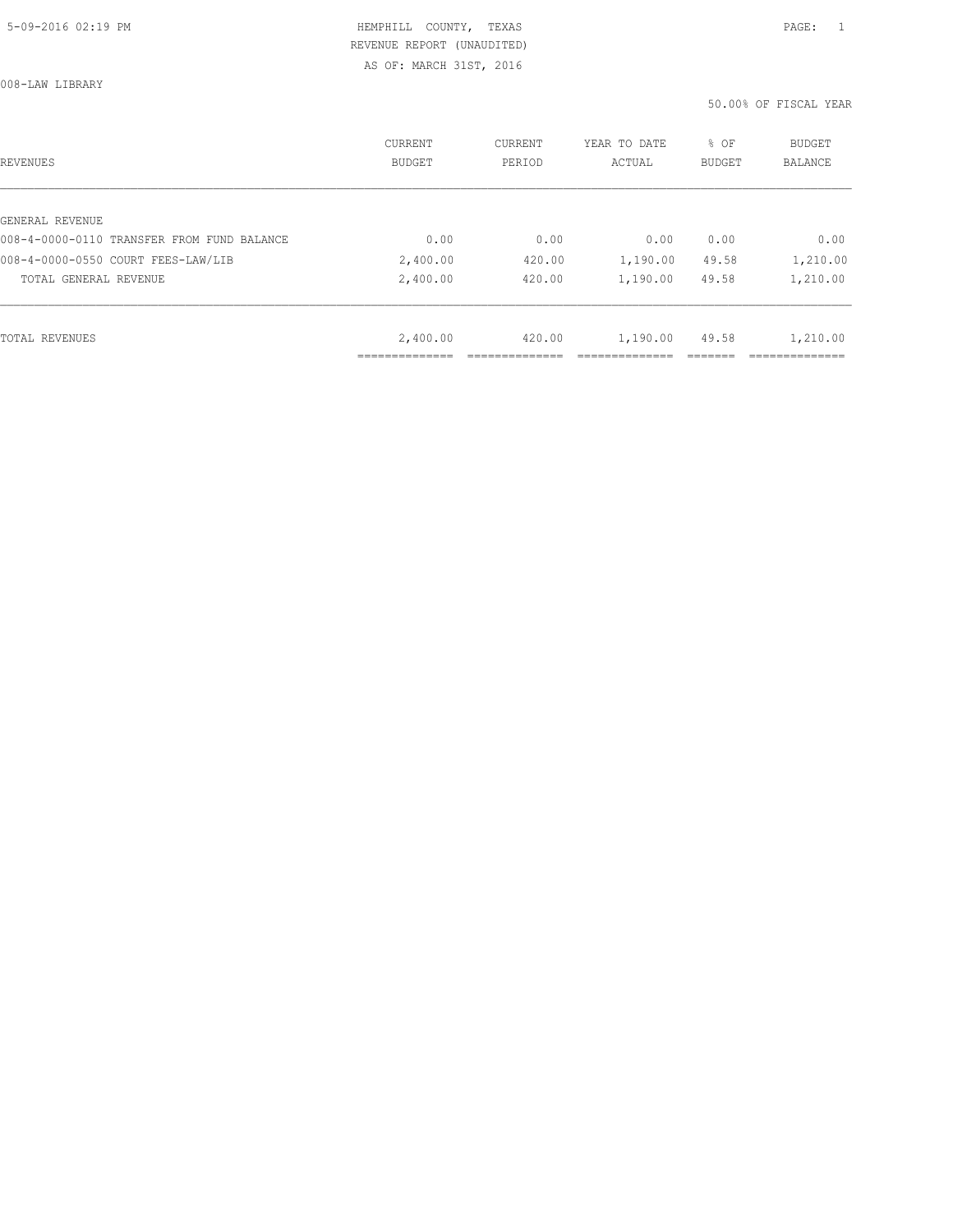009-SECURITY FEE

| REVENUES                                   | CURRENT<br><b>BUDGET</b> | CURRENT<br>PERIOD | YEAR TO DATE<br>ACTUAL | % OF<br>BUDGET | BUDGET<br><b>BALANCE</b> |
|--------------------------------------------|--------------------------|-------------------|------------------------|----------------|--------------------------|
|                                            |                          |                   |                        |                |                          |
| GENERAL REVENUE                            |                          |                   |                        |                |                          |
| 009-4-0000-0110 TRANSFER FROM FUND BALANCE | 50,000.00                | 0.00              | 0.00                   | 0.00           | 50,000.00                |
| 009-4-0000-0191 COURTHOUSE SECURITY FEE    | 8,000.00                 | 697.73            | 2,716.50               | 33.96          | 5,283.50                 |
| TOTAL GENERAL REVENUE                      | 58,000.00                | 697.73            | 2,716.50               | 4.68           | 55,283.50                |
|                                            |                          |                   |                        |                |                          |
| TOTAL REVENUES                             | 58,000.00                | 697.73            | 2,716.50               | 4.68           | 55,283.50                |
|                                            |                          |                   |                        |                |                          |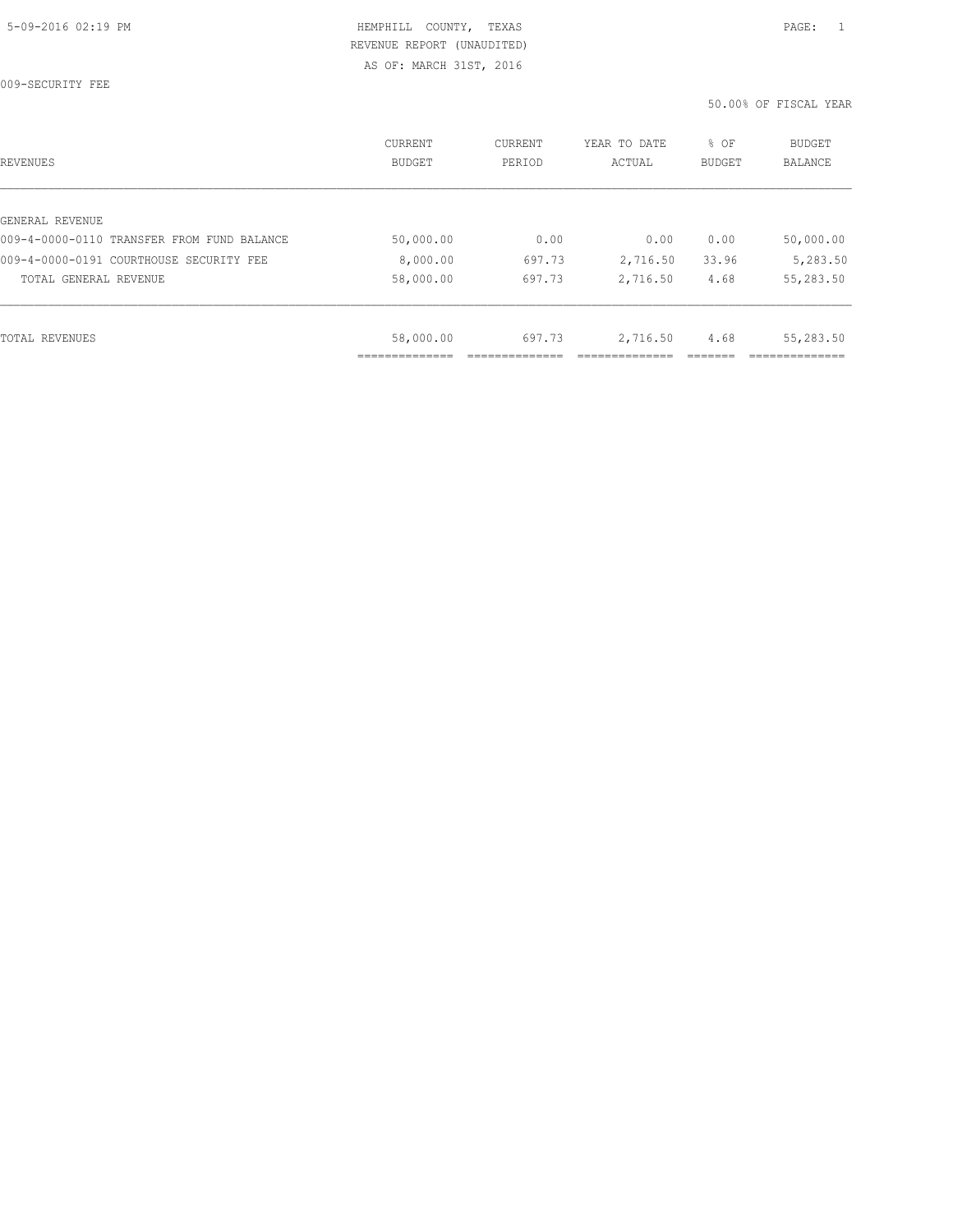010-AIRPORT

| REVENUES                                   | CURRENT<br><b>BUDGET</b> | CURRENT<br>PERIOD | YEAR TO DATE<br>ACTUAL | % OF<br><b>BUDGET</b> | <b>BUDGET</b><br><b>BALANCE</b> |
|--------------------------------------------|--------------------------|-------------------|------------------------|-----------------------|---------------------------------|
|                                            |                          |                   |                        |                       |                                 |
| GENERAL REVENUE                            |                          |                   |                        |                       |                                 |
| 010-4-0000-0110 AD VALOREM TAX TRANSFER    | 80,450.00                | 0.00              | 0.00                   | 0.00                  | 80,450.00                       |
| 010-4-0000-0120 INTEREST-AIRPORT           | 50.00                    | 47.52             | 149.81                 | $299.62$ (            | 99.81)                          |
| 010-4-0000-0320 CHAMBER OF COMMERCE        | 0.00                     | 1,920.00          | 1,920.00               | $0.00$ (              | 1,920.00                        |
| 010-4-0000-0325 FUEL SALES                 | 150,000.00               | 8,408.37          | 56,628.87              | 37.75                 | 93, 371.13                      |
| 010-4-0000-0326 RENT-HANGARS               | 4,000.00                 | 612.50            | 2,637.50               | 65.94                 | 1,362.50                        |
| 010-4-0000-0500 OTHER RECEIPTS             | 0.00                     | 0.00              | 0.00                   | 0.00                  | 0.00                            |
| 010-4-0000-0510 REIMBURSEMENT FROM STATE   | 0.00                     | 0.00              | 10,873.00              | $0.00$ (              | 10,873.00                       |
| 010-4-0000-0600 TRANSFER FROM FUND BALANCE | 100,000.00               | 130,102.84        | 130,102.84             | $130.10$ (            | 30, 102.84)                     |
| TOTAL GENERAL REVENUE                      | 334,500.00               | 141,091.23        | 202, 312.02            | 60.48                 | 132,187.98                      |
| TOTAL REVENUES                             | 334,500.00               | 141,091.23        | 202, 312.02            | 60.48                 | 132,187.98                      |
|                                            | ==============           |                   |                        |                       |                                 |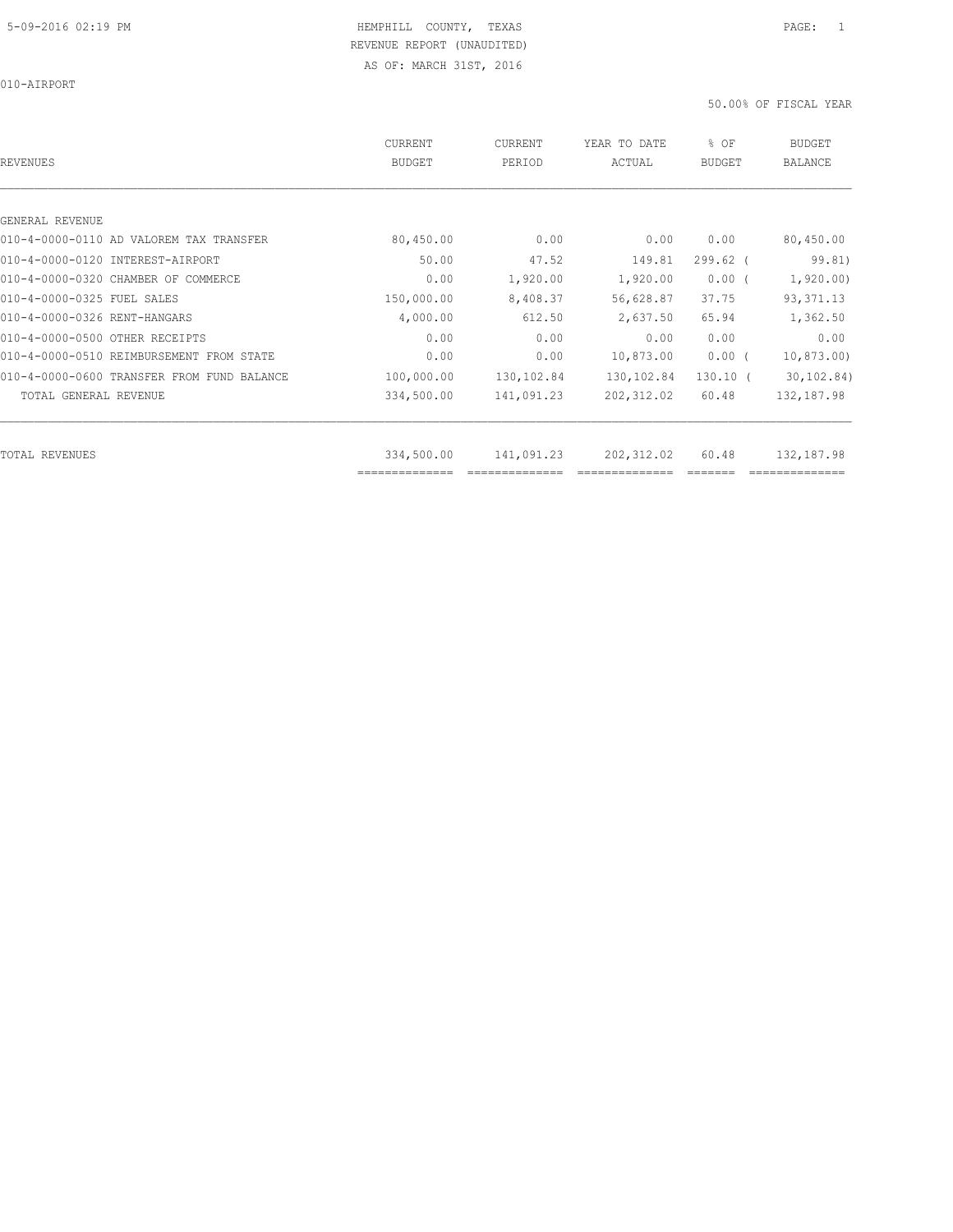| REVENUES                                       | CURRENT<br><b>BUDGET</b> | <b>CURRENT</b><br>PERIOD | YEAR TO DATE<br>ACTUAL | % OF<br>BUDGET | <b>BUDGET</b><br><b>BALANCE</b> |
|------------------------------------------------|--------------------------|--------------------------|------------------------|----------------|---------------------------------|
|                                                |                          |                          |                        |                |                                 |
| GENERAL REVENUE                                |                          |                          |                        |                |                                 |
| 011-4-0000-0110 TRANSFER FROM FUND BALANCE     | 200,000.00               | 0.00                     | 0.00                   | 0.00           | 200,000.00                      |
| 011-4-0000-0120 INTEREST                       | 300.00                   | 0.00                     | 0.00                   | 0.00           | 300.00                          |
| 011-4-0000-0121 PEN&INT ON DEL TAX             | 800.00                   | 198.61                   | 462.23                 | 57.78          | 337.77                          |
| 011-4-0000-0122 RENDITION PENALTY              | 0.00                     | 3.71                     | 57.37                  | 0.00(          | 57.37)                          |
| 011-4-0000-0280 FARM TO MARKET TAXES           | 364,376.00               | 2,642.01                 | 375, 199.53            | $102.97$ (     | 10,823.53)                      |
| 011-4-0000-0281 DELINQUENT TAXES               | 2,000.00                 | 230.99                   | 1,221.00               | 61.05          | 779.00                          |
| 011-4-0000-0290 LATERAL ROAD                   | 2,500.00                 | 0.00                     | 2,088.33               | 83.53          | 411.67                          |
| 011-4-0000-0295 BANKHEAD-JONES FARM TENANT ACT | 3,000.00                 | 0.00                     | 0.00                   | 0.00           | 3,000.00                        |
| 011-4-0000-0300 AUTO REGISTRATION              | 50,000.00                | 8,796.16                 | 21,634.51              | 43.27          | 28,365.49                       |
| 011-4-0000-0500 OTHER RECEIPTS                 | 2,000.00                 | 0.00                     | 3,046.84               | $152.34$ $($   | 1,046.84)                       |
| 011-4-0000-0510 GRANT FUNDS                    | 0.00                     | 0.00                     | 0.00                   | 0.00           | 0.00                            |
| TOTAL GENERAL REVENUE                          | 624,976.00               | 11,871.48                | 403,709.81             | 64.60          | 221,266.19                      |
|                                                |                          |                          |                        |                |                                 |
| TOTAL REVENUES                                 | 624,976.00               | 11,871.48                | 403,709.81             | 64.60          | 221,266.19                      |
|                                                | ==============           |                          |                        |                |                                 |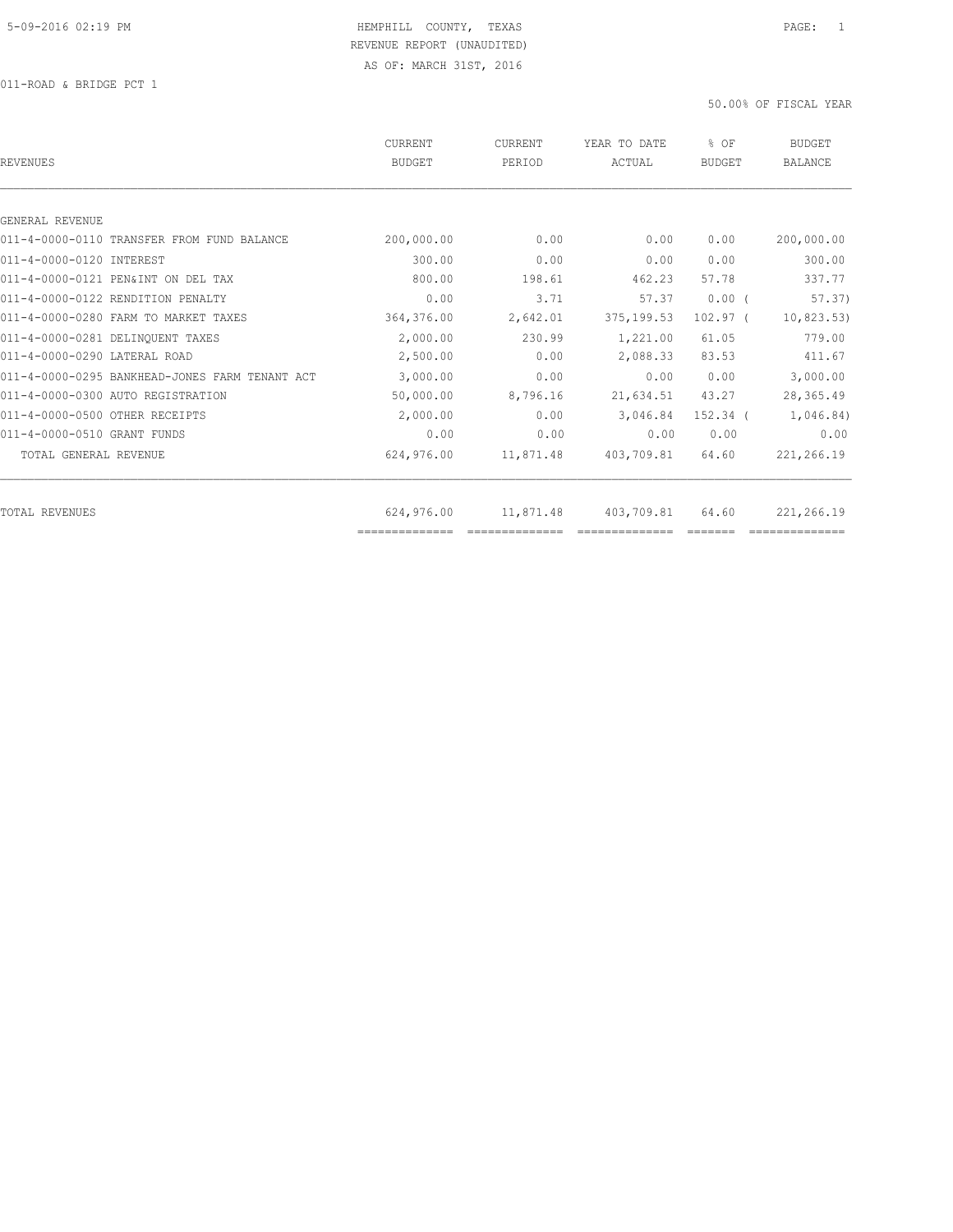| 0.00<br>0.00<br>210.64<br>3.95<br>2,802.13<br>244.97 | 0.00<br>0.00<br>490.30<br>60.88<br>397,938.85<br>1,294.95 | 0.00<br>0.00<br>49.03<br>$0.00$ (<br>$102.97$ (<br>32.37 | 500,000.00<br>250.00<br>509.70<br>60.88<br>11,478.85)<br>2,705.05 |
|------------------------------------------------------|-----------------------------------------------------------|----------------------------------------------------------|-------------------------------------------------------------------|
|                                                      |                                                           |                                                          |                                                                   |
|                                                      |                                                           |                                                          |                                                                   |
|                                                      |                                                           |                                                          |                                                                   |
|                                                      |                                                           |                                                          |                                                                   |
|                                                      |                                                           |                                                          |                                                                   |
|                                                      |                                                           |                                                          |                                                                   |
|                                                      |                                                           |                                                          |                                                                   |
|                                                      |                                                           |                                                          |                                                                   |
| 0.00                                                 | 2,214.89                                                  | 88.60                                                    | 285.11                                                            |
| 0.00                                                 | 0.00                                                      | 0.00                                                     | 3,000.00                                                          |
| 9,329.28                                             | 22,945.70                                                 | 45.89                                                    | 27,054.30                                                         |
| 375.00                                               | 1,125.00                                                  | $225.00$ $($                                             | 625.00                                                            |
| 200.00                                               | 8,864.69                                                  | 886.47 (                                                 | 7,864.69)                                                         |
| 0.00                                                 | 0.00                                                      | 0.00                                                     | 0.00                                                              |
| 0.00                                                 | 0.00                                                      | 0.00                                                     | 0.00                                                              |
| 13,165.97                                            | 434,935.26                                                | 45.84                                                    | 513,774.74                                                        |
|                                                      |                                                           |                                                          | 513,774.74                                                        |
|                                                      |                                                           | 13,165.97<br>434,935.26                                  | 45.84<br>==============<br>==============                         |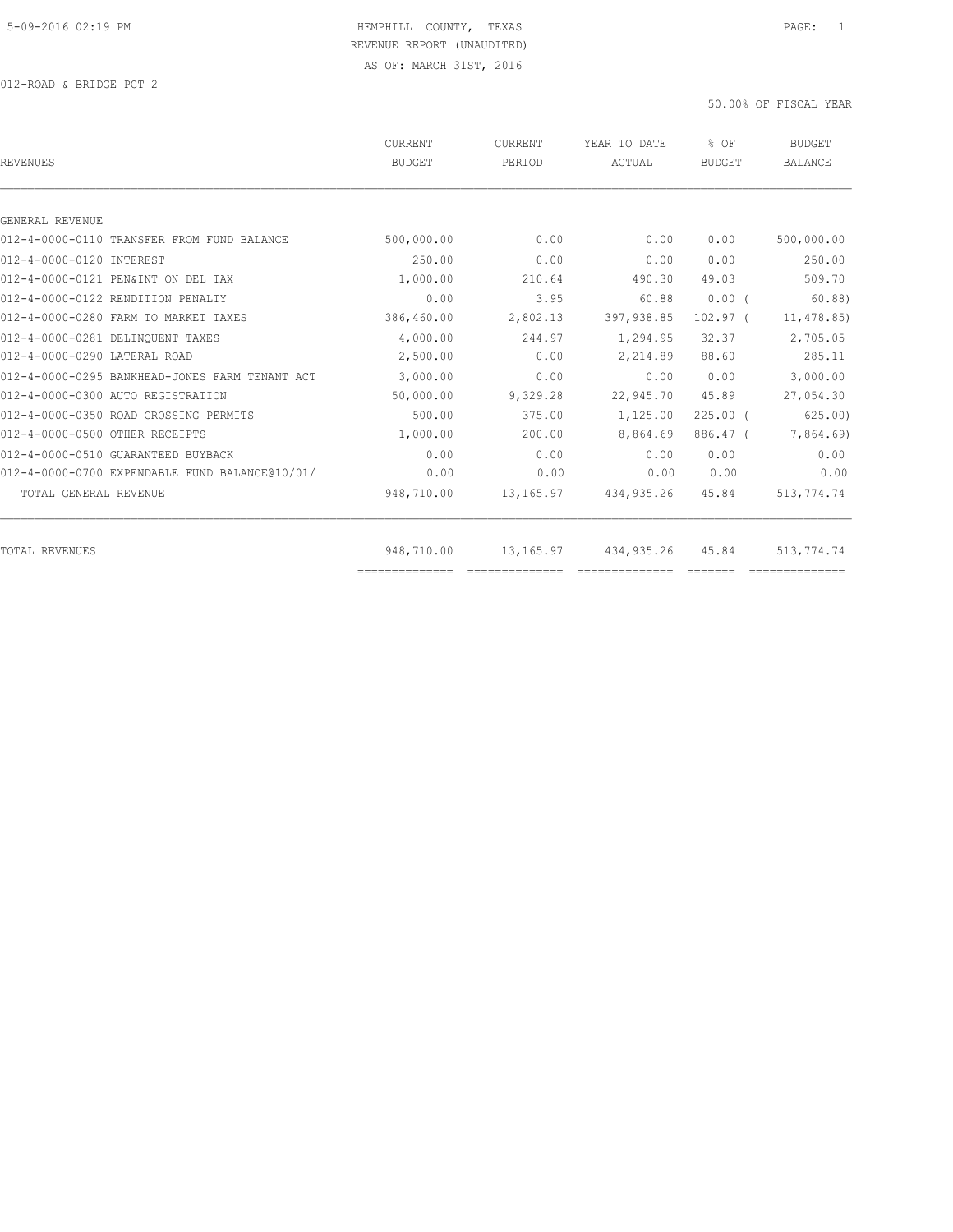| 0.00<br>0.00<br>980.56<br>121.74<br>795,877.72<br>2,589.97 | 0.00<br>0.00<br>65.37<br>$0.00$ (<br>$102.97$ (<br>43.17 | 500,000.00<br>500.00<br>519.44<br>121.74)<br>22, 957.72<br>3,410.03         |
|------------------------------------------------------------|----------------------------------------------------------|-----------------------------------------------------------------------------|
|                                                            |                                                          |                                                                             |
|                                                            |                                                          |                                                                             |
|                                                            |                                                          |                                                                             |
|                                                            |                                                          |                                                                             |
|                                                            |                                                          |                                                                             |
|                                                            |                                                          |                                                                             |
|                                                            |                                                          |                                                                             |
|                                                            |                                                          |                                                                             |
| 4,429.79                                                   | 88.60                                                    | 570.21                                                                      |
| 0.00                                                       | 0.00                                                     | 5,000.00                                                                    |
| 45,891.39                                                  | 48.31                                                    | 49,108.61                                                                   |
| 2,062.50                                                   | $137.50$ $($                                             | 562.50)                                                                     |
|                                                            |                                                          | 18,048.98)                                                                  |
|                                                            | 39.73                                                    | 409,854.66                                                                  |
|                                                            | 55.17                                                    | 927, 272.01                                                                 |
|                                                            |                                                          | 927, 272.01                                                                 |
|                                                            |                                                          | 19,048.98 1,904.90 (<br>270,145.34<br>1,141,147.99<br>1,141,147.99<br>55.17 |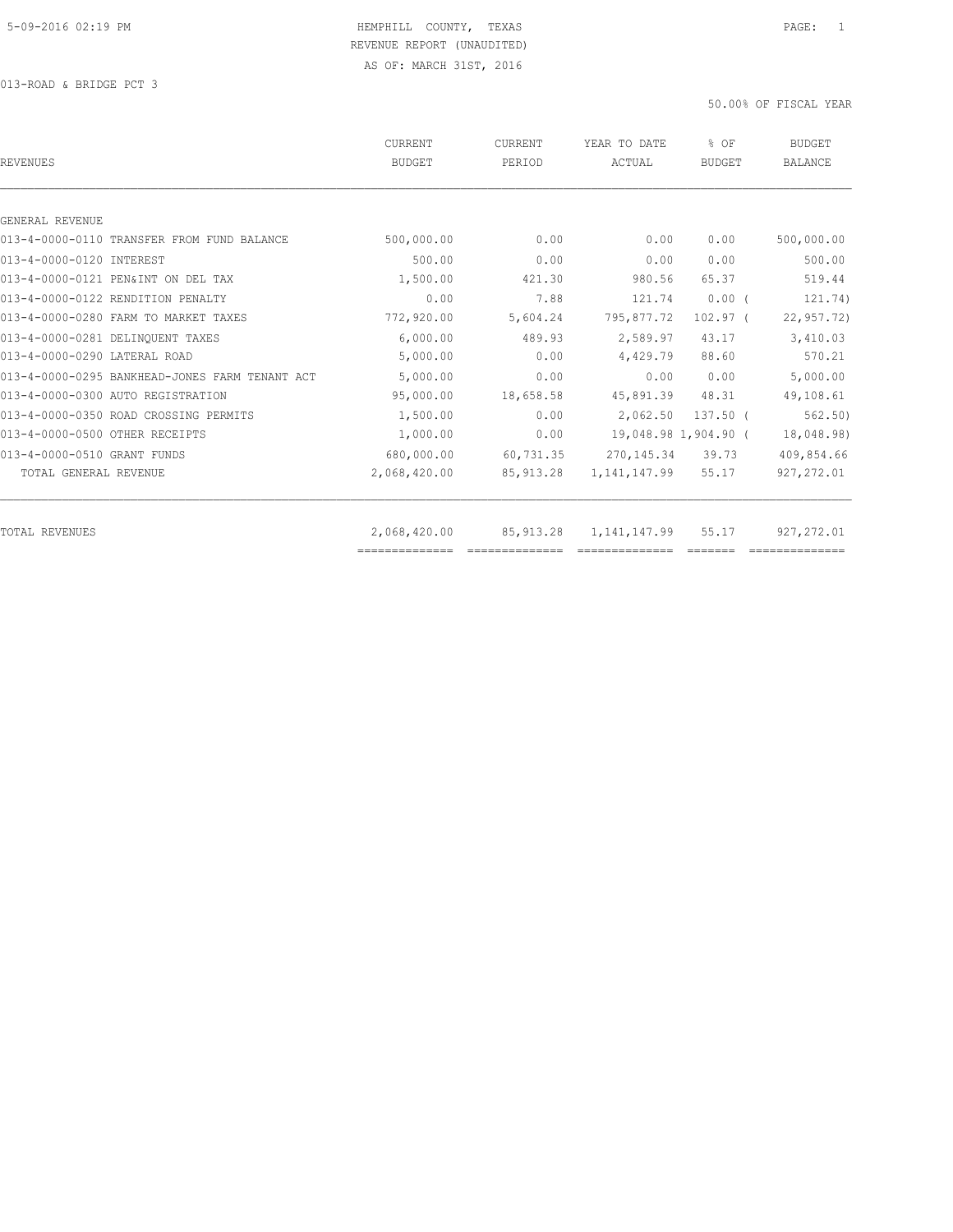| <b>REVENUES</b>                                | CURRENT<br><b>BUDGET</b> | <b>CURRENT</b><br>PERIOD | YEAR TO DATE<br>ACTUAL | % OF<br><b>BUDGET</b> | BUDGET<br><b>BALANCE</b> |
|------------------------------------------------|--------------------------|--------------------------|------------------------|-----------------------|--------------------------|
|                                                |                          |                          |                        |                       |                          |
| GENERAL REVENUE                                |                          |                          |                        |                       |                          |
| 014-4-0000-0110 TRANSFER FROM FUND BALANCE     | 600,000.00               | 0.00                     | 0.00                   | 0.00                  | 600,000.00               |
| 014-4-0000-0120 INTEREST                       | 500.00                   | 0.00                     | 0.00                   | 0.00                  | 500.00                   |
| 014-4-0000-0121 PEN&INT ON DEL TAX             | 2,500.00                 | 373.15                   | 868.49                 | 34.74                 | 1,631.51                 |
| 014-4-0000-0122 RENDITION PENALTY              | 0.00                     | 6.98                     | 107.83                 | 0.00(                 | 107.83)                  |
| 014-4-0000-0280 FARM TO MARKET TAXES           | 684,586.00               | 4,963.76                 | 704,920.28             | $102.97$ (            | 20,334.28)               |
| 014-4-0000-0281 DELINQUENT TAXES               | 3,000.00                 | 433.94                   | 2,293.92               | 76.46                 | 706.08                   |
| 014-4-0000-0290 LATERAL ROAD                   | 5,000.00                 | 0.00                     | 3,923.52               | 78.47                 | 1,076.48                 |
| 014-4-0000-0295 BANKHEAD-JONES FARM TENANT ACT | 5,000.00                 | 0.00                     | 0.00                   | 0.00                  | 5,000.00                 |
| 014-4-0000-0300 AUTO REGISTRATION              | 85,000.00                | 16,526.16                | 40,646.65              | 47.82                 | 44, 353.35               |
| 014-4-0000-0350 ROAD CROSSING PERMITS          | 1,000.00                 | 0.00                     | 0.00                   | 0.00                  | 1,000.00                 |
| 014-4-0000-0500 OTHER RECEIPTS                 | 2,000.00                 | 150.00                   | 6,441.42               | $322.07$ (            | 4,441.42)                |
| 014-4-0000-0510 GRANT FUNDS                    | 360,000.00               | 0.00                     | 143,559.72             | 39.88                 | 216,440.28               |
| 014-4-0000-0700 EXPENDABLE FUND BALANCE@10/01/ | 0.00                     | 0.00                     | 0.00                   | 0.00                  | 0.00                     |
| TOTAL GENERAL REVENUE                          | 1,748,586.00             | 22,453.99                | 902,761.83             | 51.63                 | 845, 824.17              |
| <b>TOTAL REVENUES</b>                          | 1,748,586.00             | 22,453.99                | 902,761.83             | 51.63                 | 845,824.17               |
|                                                | ==============           |                          |                        |                       |                          |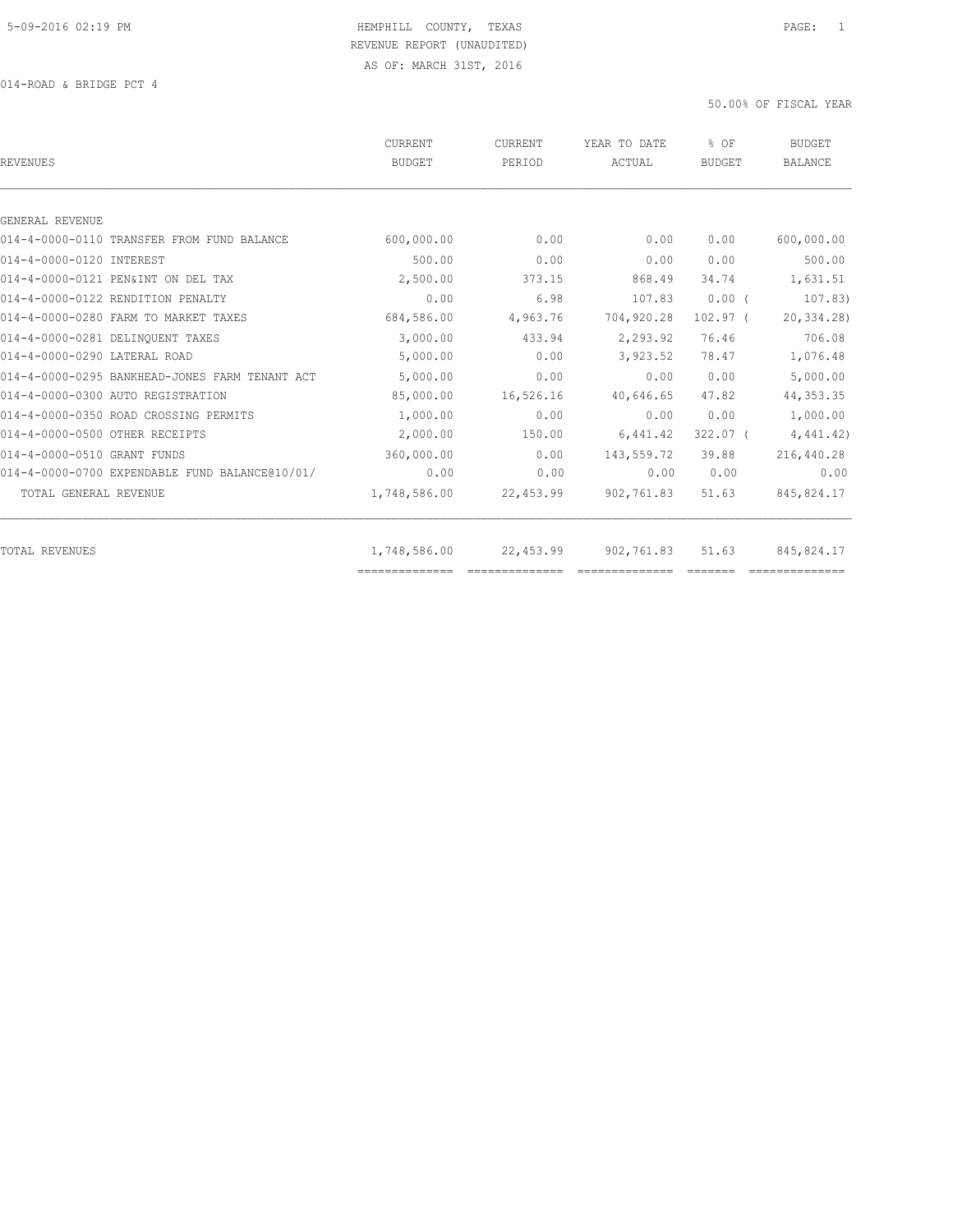| REVENUES                                       | CURRENT<br><b>BUDGET</b> | CURRENT<br>PERIOD | YEAR TO DATE<br>ACTUAL | % OF<br>BUDGET | BUDGET<br>BALANCE |
|------------------------------------------------|--------------------------|-------------------|------------------------|----------------|-------------------|
|                                                |                          |                   |                        |                |                   |
| GENERAL REVENUE                                |                          |                   |                        |                |                   |
| 022-4-0000-0110 TRANSFER FROM FUND BALANCE     | 80,000.00                | 0.00              | 0.00                   | 0.00           | 80,000.00         |
| 022-4-0000-0191 COUNTY RECORDS PRESERVATION FE | 12,000.00                | 2,055.32          | 5,913.71               | 49.28          | 6,086.29          |
| TOTAL GENERAL REVENUE                          | 92,000.00                | 2,055.32          | 5, 913.71              | 6.43           | 86,086.29         |
|                                                |                          |                   |                        |                |                   |
| TOTAL REVENUES                                 | 92,000.00                | 2,055.32          | 5, 913.71              | 6.43           | 86,086.29         |
|                                                |                          |                   |                        |                |                   |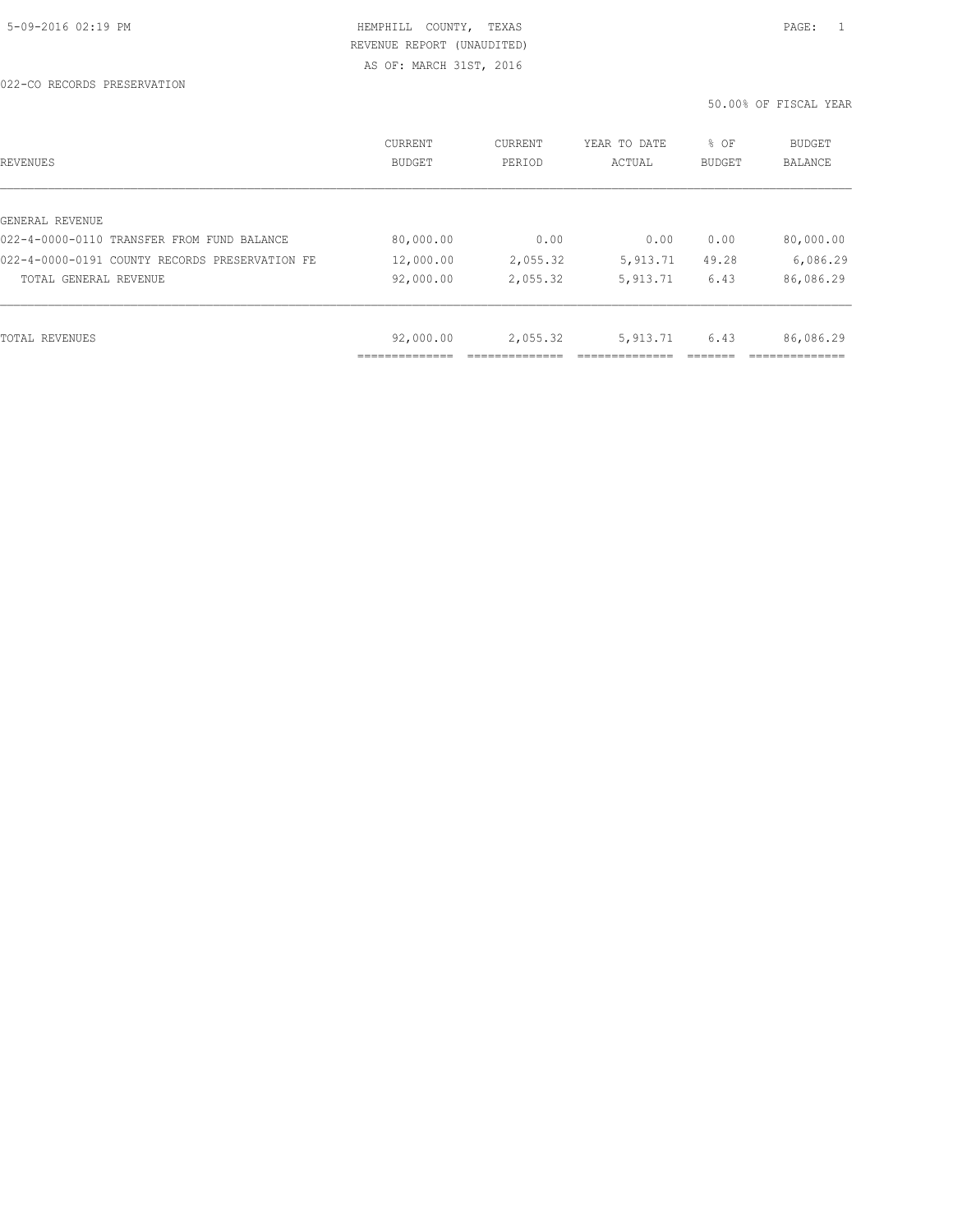| REVENUES                                      | CURRENT<br><b>BUDGET</b>    | CURRENT<br>PERIOD | YEAR TO DATE<br>ACTUAL | % OF<br>BUDGET | BUDGET<br>BALANCE |
|-----------------------------------------------|-----------------------------|-------------------|------------------------|----------------|-------------------|
|                                               |                             |                   |                        |                |                   |
| GENERAL REVENUE                               |                             |                   |                        |                |                   |
| 023-4-0000-0110 TRANSFER FROM FUND BALANCE    | 0.00                        | 0.00              | 0.00                   | 0.00           | 0.00              |
| 023-4-0000-0191 REV-CLK'S RECORD PRESERVATION | 800.00                      | 192.10            | 521.58                 | 65.20          | 278.42            |
| TOTAL GENERAL REVENUE                         | 800.00                      | 192.10            | 521.58                 | 65.20          | 278.42            |
|                                               |                             |                   |                        |                |                   |
| TOTAL REVENUES                                | 800.00                      | 192.10            | 521.58                 | 65.20          | 278.42            |
|                                               | ------------<br>----------- |                   |                        |                | ----------        |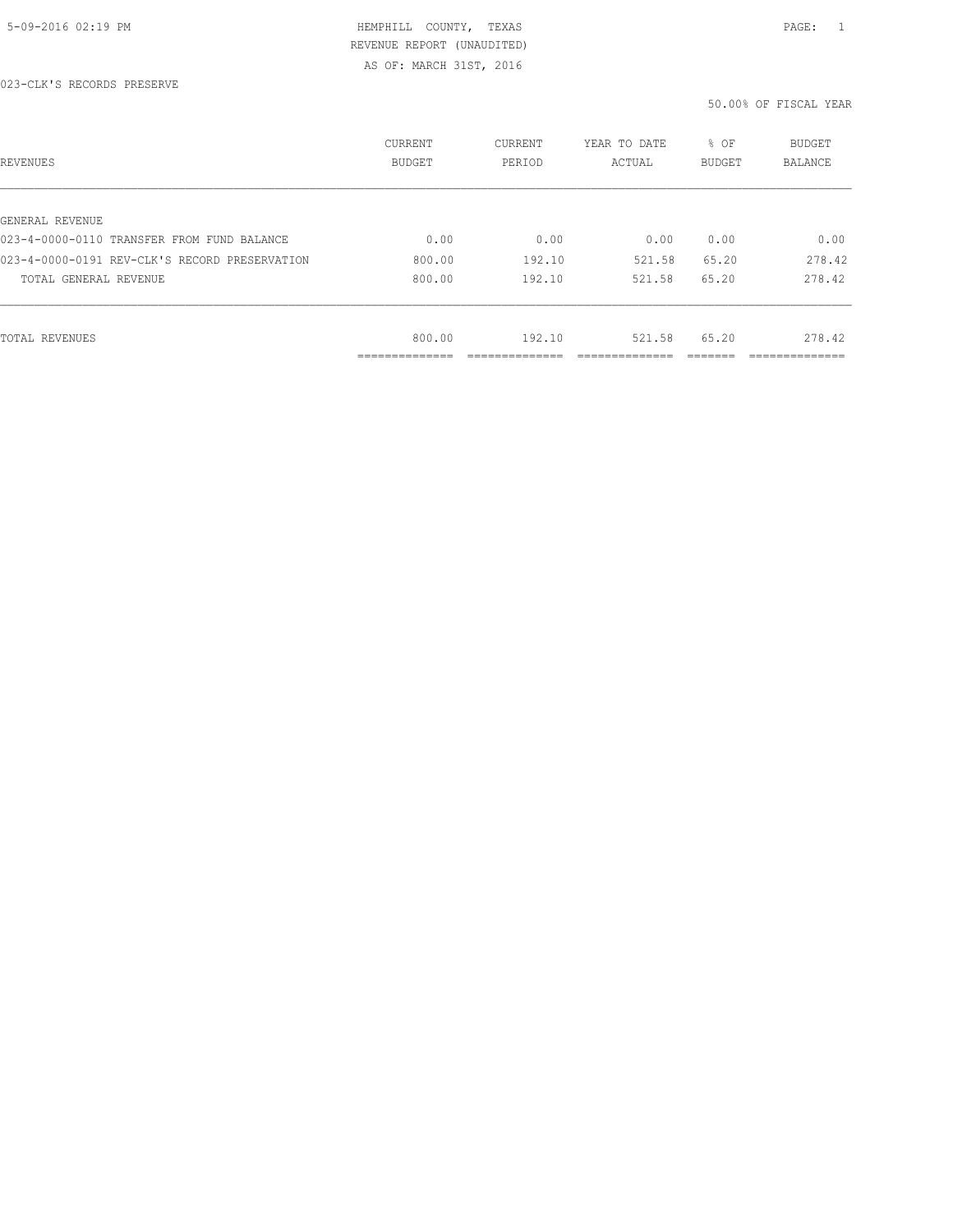| REVENUES                                   | <b>CURRENT</b><br><b>BUDGET</b> | CURRENT<br>PERIOD | YEAR TO DATE<br>ACTUAL | % OF<br><b>BUDGET</b> | BUDGET<br>BALANCE |
|--------------------------------------------|---------------------------------|-------------------|------------------------|-----------------------|-------------------|
|                                            |                                 |                   |                        |                       |                   |
| GENERAL REVENUE                            |                                 |                   |                        |                       |                   |
| 024-4-0000-0110 TRANSFER FROM FUND BALANCE | 10,000.00                       | 0.00              | 0.00                   | 0.00                  | 10,000.00         |
| 024-4-0000-0191 TECH FEES/EXP              | 3,000.00                        | 279.87            | 1,518.71               | 50.62                 | 1,481.29          |
| TOTAL GENERAL REVENUE                      | 13,000.00                       | 279.87            | 1,518.71               | 11.68                 | 11,481.29         |
|                                            |                                 |                   |                        |                       |                   |
| TOTAL REVENUES                             | 13,000.00                       | 279.87            | 1,518.71               | 11.68                 | 11,481.29         |
|                                            |                                 |                   |                        |                       |                   |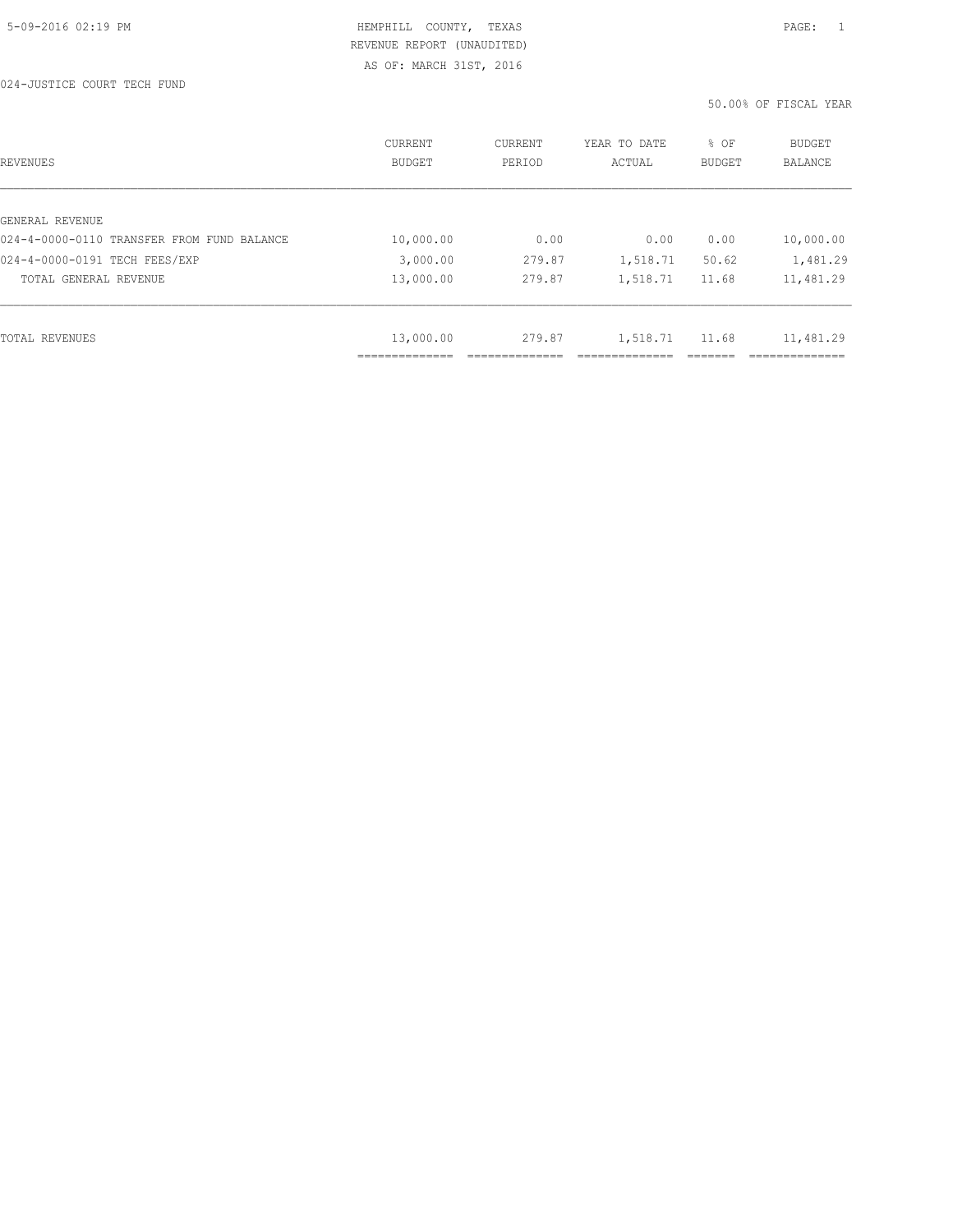| REVENUES                                   | CURRENT<br><b>BUDGET</b> | CURRENT<br>PERIOD | YEAR TO DATE<br>ACTUAL | % OF<br>BUDGET | BUDGET<br>BALANCE |
|--------------------------------------------|--------------------------|-------------------|------------------------|----------------|-------------------|
|                                            |                          |                   |                        |                |                   |
| GENERAL REVENUE                            |                          |                   |                        |                |                   |
| 032-4-0000-0110 TRANSFER FROM FUND BALANCE | 17,000.00                | 0.00              | 0.00                   | 0.00           | 17,000.00         |
| 032-4-0000-0220 FEES-CHECK COLLECTION      | 500.00                   | 0.00              | 110.00                 | 22.00          | 390.00            |
| TOTAL GENERAL REVENUE                      | 17,500.00                | 0.00              | 110.00                 | 0.63           | 17,390.00         |
|                                            |                          |                   |                        |                |                   |
| TOTAL REVENUES                             | 17,500.00                | 0.00              | 110.00                 | 0.63           | 17,390.00         |
|                                            | ----------               |                   |                        |                |                   |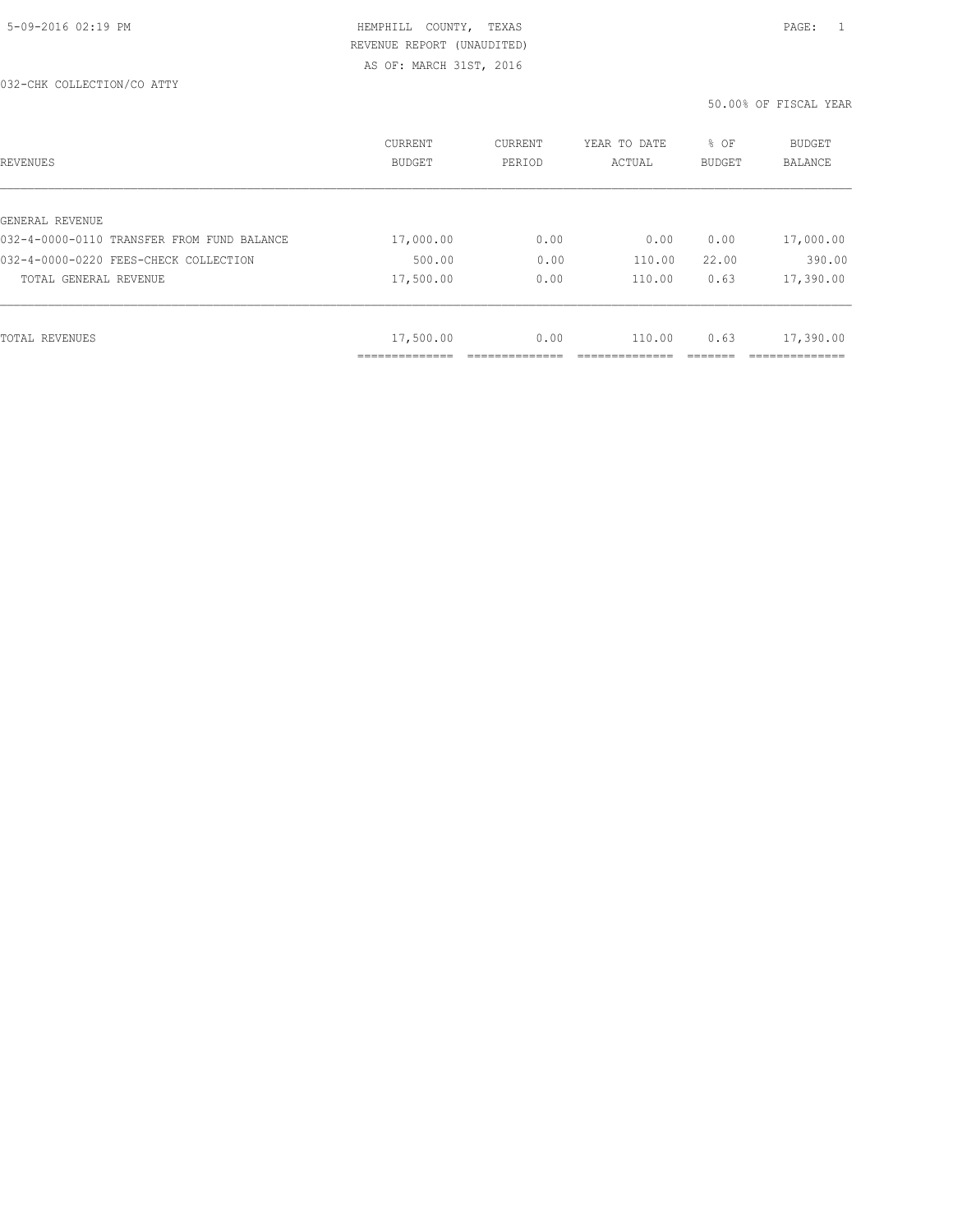| REVENUES                                   | <b>CURRENT</b><br><b>BUDGET</b> | CURRENT<br>PERIOD | YEAR TO DATE<br>ACTUAL | % OF<br><b>BUDGET</b> | <b>BUDGET</b><br>BALANCE |
|--------------------------------------------|---------------------------------|-------------------|------------------------|-----------------------|--------------------------|
|                                            |                                 |                   |                        |                       |                          |
| GENERAL REVENUE                            |                                 |                   |                        |                       |                          |
| 036-4-0000-0110 TRANSFER FROM FUND BALANCE | 6,000.00                        | 0.00              | 0.00                   | 0.00                  | 6,000.00                 |
| 036-4-0000-0440 STATE FEES                 | 2,000.00                        | 0.00              | 1,644.53               | 82.23                 | 355.47                   |
| TOTAL GENERAL REVENUE                      | 8,000.00                        | 0.00              | 1,644.53               | 20.56                 | 6,355.47                 |
|                                            |                                 |                   |                        |                       |                          |
| TOTAL REVENUES                             | 8,000.00                        | 0.00              | 1,644.53               | 20.56                 | 6,355.47                 |
|                                            |                                 |                   |                        |                       |                          |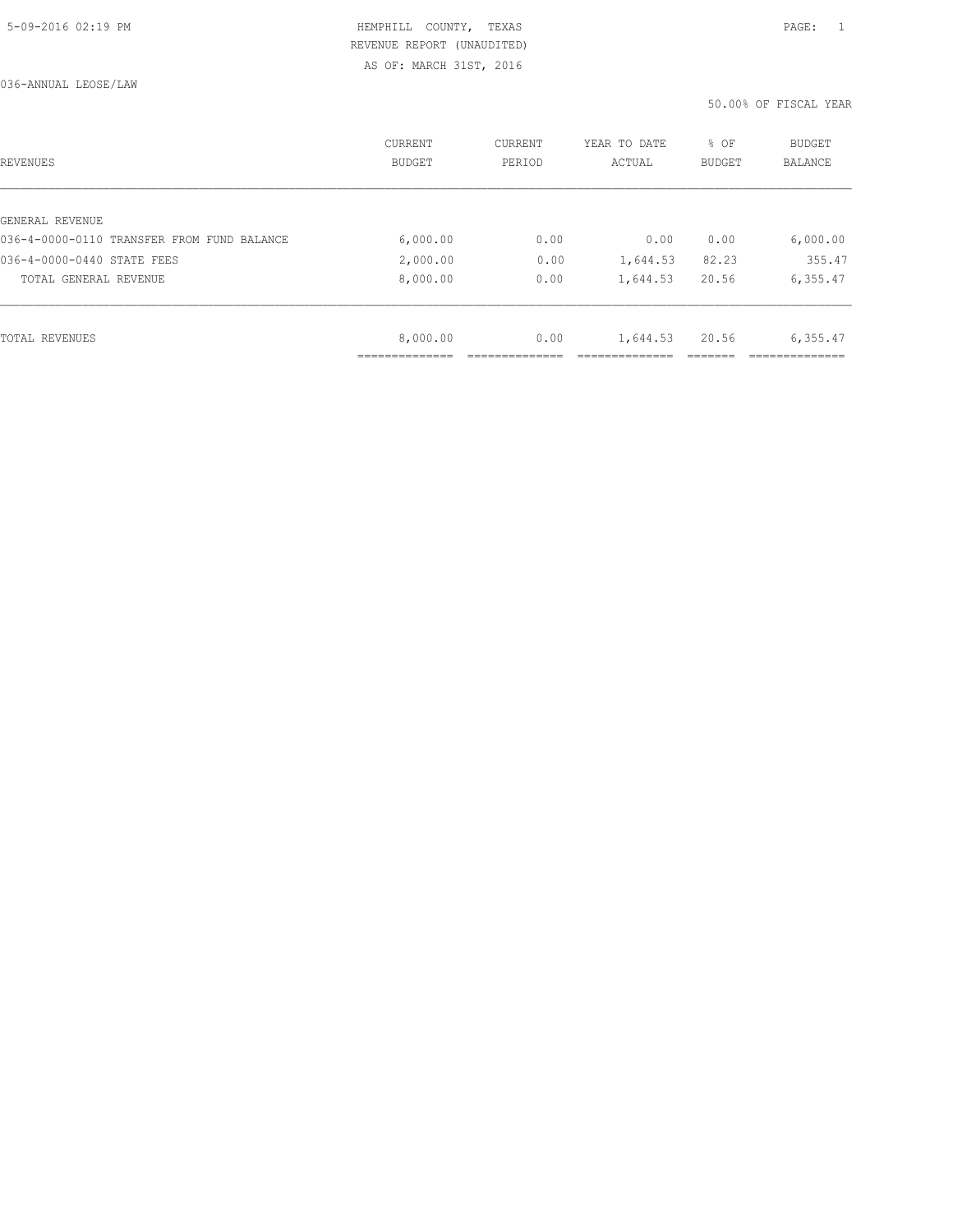046-SCAAP

| REVENUES                                   | CURRENT<br><b>BUDGET</b> | CURRENT<br>PERIOD | YEAR TO DATE<br>ACTUAL | % OF<br>BUDGET | <b>BUDGET</b><br><b>BALANCE</b> |
|--------------------------------------------|--------------------------|-------------------|------------------------|----------------|---------------------------------|
|                                            |                          |                   |                        |                |                                 |
| GENERAL REVENUE                            |                          |                   |                        |                |                                 |
| 046-4-0000-0110 TRANSFER FROM FUND BALANCE | 50,000.00                | 0.00              | 0.00                   | 0.00           | 50,000.00                       |
| 046-4-0000-0260 GRANT AWARD                | 7,000.00                 | 0.00              | 3,229.00               | 46.13          | 3,771.00                        |
| TOTAL GENERAL REVENUE                      | 57,000.00                | 0.00              | 3,229.00               | 5.66           | 53,771.00                       |
|                                            |                          |                   |                        |                |                                 |
| TOTAL REVENUES                             | 57,000.00                | 0.00              | 3,229.00               | 5.66           | 53,771.00                       |
|                                            |                          |                   |                        |                |                                 |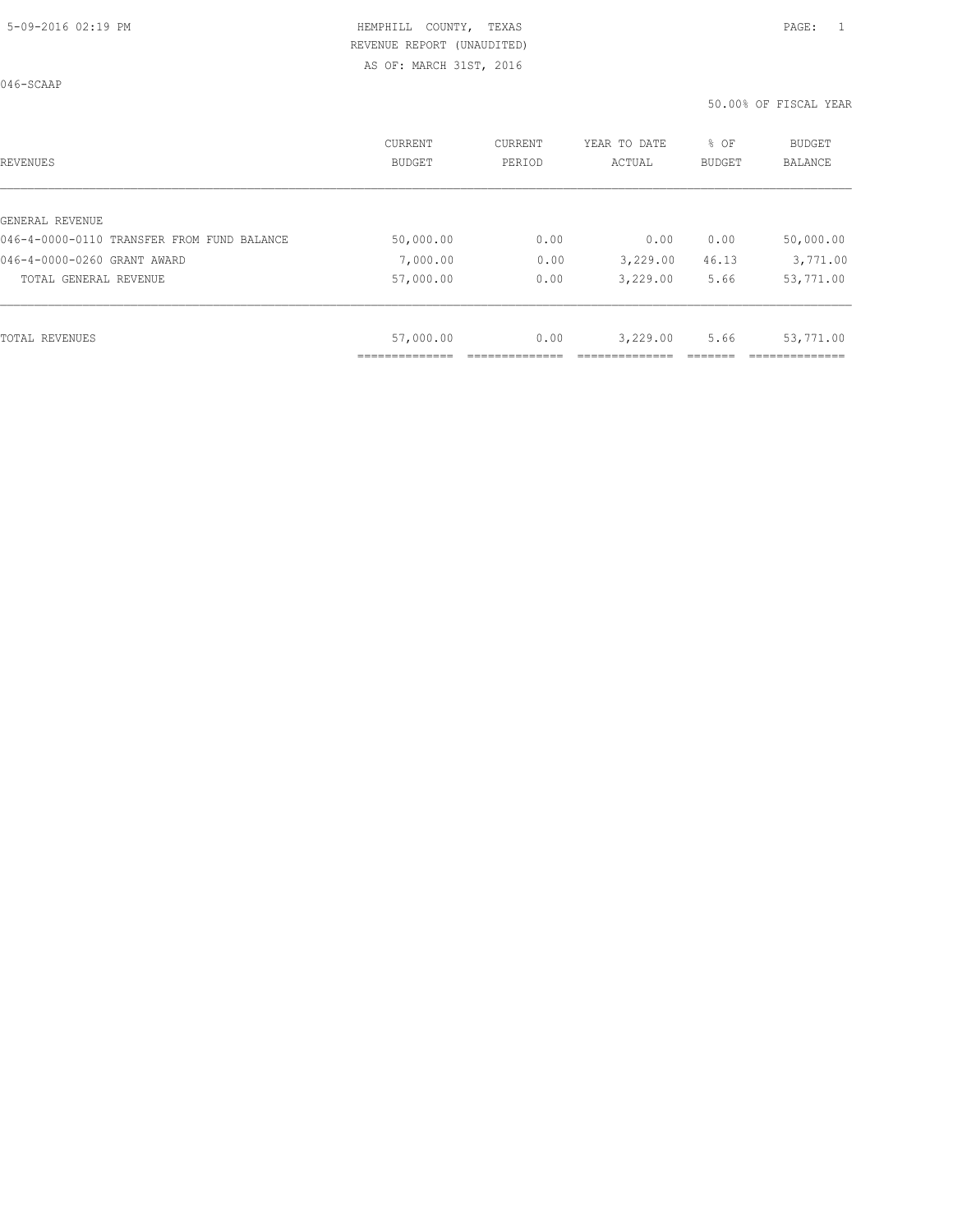047-SHERIFF COMMISSARY

| REVENUES                             | <b>CURRENT</b><br>BUDGET | CURRENT<br>PERIOD | YEAR TO DATE<br>ACTUAL | % OF<br><b>BUDGET</b> | <b>BUDGET</b><br>BALANCE |
|--------------------------------------|--------------------------|-------------------|------------------------|-----------------------|--------------------------|
|                                      |                          |                   |                        |                       |                          |
| GENERAL REVENUE                      |                          |                   |                        |                       |                          |
| 047-4-0000-0401 SALES/COMMISSARY     | 0.00                     | 0.00              | 0.00                   | 0.00                  | 0.00                     |
| 047-4-0000-0500 MISCELLANEOUS INCOME | 0.00                     | 0.00              | 0.00                   | 0.00                  | 0.00                     |
| TOTAL GENERAL REVENUE                | 0.00                     | 0.00              | 0.00                   | 0.00                  | 0.00                     |
|                                      |                          |                   |                        |                       |                          |
| TOTAL REVENUES                       | 0.00                     | 0.00              | 0.00                   | 0.00                  | 0.00                     |
|                                      | __________               |                   |                        |                       |                          |